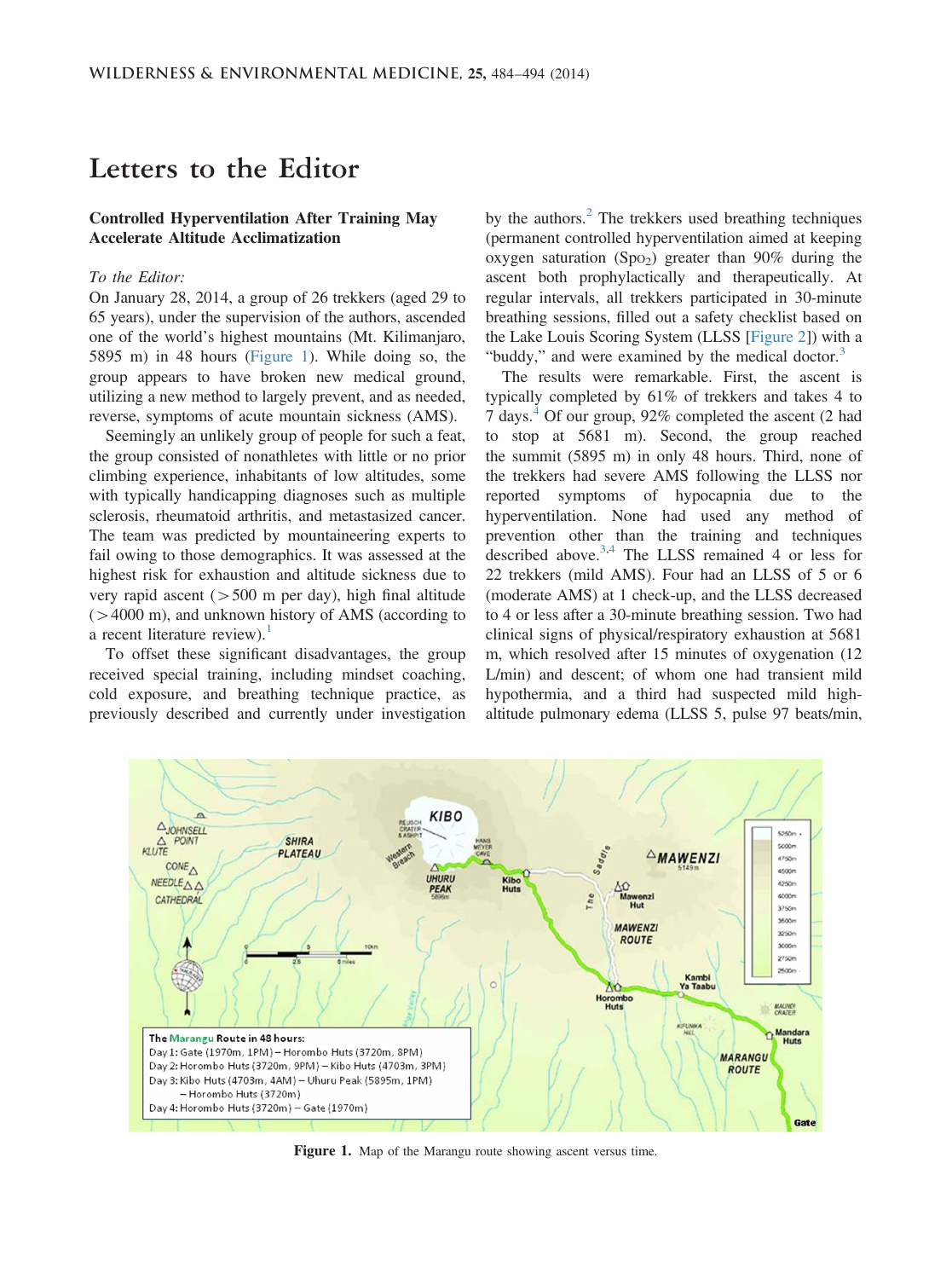<span id="page-1-0"></span>SpO2 73%, respiratory rate 18 breaths/min, frothy sputum, but absence of crepitations on auscultation of the lungs) upon descent to a rest camp (3760 m), and it resolved within 3 hours after oral administration of nifedipine 30 mg.

The technique used by the trekkers is named the Wim Hof method, after the inventor who has been inspired by

Tummo meditation. First, by intense mindset coaching, one can gain more confidence in one's physical potential and is continuously challenged to push physical boundaries and improve health control. Second, decreasing  $pCO<sub>2</sub>$  by controlled hyperventilation can stimulate this process as it improves endurance and enhances perceived energy levels. Third, generation of body heat during

Conquer Your Challenges - Safety Checklist

| Name of Climber:                                                       |  |  |  |  |  |  |  |  |  |  |  |  |  |
|------------------------------------------------------------------------|--|--|--|--|--|--|--|--|--|--|--|--|--|
| Time:                                                                  |  |  |  |  |  |  |  |  |  |  |  |  |  |
| Altitude (m):                                                          |  |  |  |  |  |  |  |  |  |  |  |  |  |
| Oxygen saturation (%):                                                 |  |  |  |  |  |  |  |  |  |  |  |  |  |
| Pulse (beats/min):                                                     |  |  |  |  |  |  |  |  |  |  |  |  |  |
| Body temperature (°C):                                                 |  |  |  |  |  |  |  |  |  |  |  |  |  |
| Symptoms:                                                              |  |  |  |  |  |  |  |  |  |  |  |  |  |
| 1.Headache:                                                            |  |  |  |  |  |  |  |  |  |  |  |  |  |
| No headache 0                                                          |  |  |  |  |  |  |  |  |  |  |  |  |  |
| Mild headache 1                                                        |  |  |  |  |  |  |  |  |  |  |  |  |  |
| Moderate headache 2                                                    |  |  |  |  |  |  |  |  |  |  |  |  |  |
| Severe, incapacitating 3                                               |  |  |  |  |  |  |  |  |  |  |  |  |  |
| 2.GI:                                                                  |  |  |  |  |  |  |  |  |  |  |  |  |  |
| No GI symptoms 0                                                       |  |  |  |  |  |  |  |  |  |  |  |  |  |
| Poor appetite or nausea 1                                              |  |  |  |  |  |  |  |  |  |  |  |  |  |
| Moderate nausea or vomiting 2                                          |  |  |  |  |  |  |  |  |  |  |  |  |  |
| Severe N&V, incapacitating 3                                           |  |  |  |  |  |  |  |  |  |  |  |  |  |
| 3. Fatigue/weak:                                                       |  |  |  |  |  |  |  |  |  |  |  |  |  |
| Not tired or weak 0                                                    |  |  |  |  |  |  |  |  |  |  |  |  |  |
| Mild fatigue/weakness 1                                                |  |  |  |  |  |  |  |  |  |  |  |  |  |
| Moderate fatigue/weakness 2                                            |  |  |  |  |  |  |  |  |  |  |  |  |  |
| Severe F/W, incapacitating 3                                           |  |  |  |  |  |  |  |  |  |  |  |  |  |
| 4.Dizzy/lightheaded:                                                   |  |  |  |  |  |  |  |  |  |  |  |  |  |
| Not dizzy 0                                                            |  |  |  |  |  |  |  |  |  |  |  |  |  |
| Mild dizziness 1                                                       |  |  |  |  |  |  |  |  |  |  |  |  |  |
| Moderate dizziness 2                                                   |  |  |  |  |  |  |  |  |  |  |  |  |  |
| Severe, incapacitating 3                                               |  |  |  |  |  |  |  |  |  |  |  |  |  |
| 5. Difficulty sleeping:                                                |  |  |  |  |  |  |  |  |  |  |  |  |  |
| Slept well as usual 0                                                  |  |  |  |  |  |  |  |  |  |  |  |  |  |
| Did not sleep as well as usual 1                                       |  |  |  |  |  |  |  |  |  |  |  |  |  |
| Woke many times, poor night's sleep 2                                  |  |  |  |  |  |  |  |  |  |  |  |  |  |
| Could not sleep at all 3                                               |  |  |  |  |  |  |  |  |  |  |  |  |  |
| <b>Clinical (Buddy) Assessment:</b>                                    |  |  |  |  |  |  |  |  |  |  |  |  |  |
| 6. Change in mental status:                                            |  |  |  |  |  |  |  |  |  |  |  |  |  |
| No change 0                                                            |  |  |  |  |  |  |  |  |  |  |  |  |  |
| Lethargy/lassitude 1                                                   |  |  |  |  |  |  |  |  |  |  |  |  |  |
| Disoriented/confused 2                                                 |  |  |  |  |  |  |  |  |  |  |  |  |  |
| Stupor/semiconsciousness 3                                             |  |  |  |  |  |  |  |  |  |  |  |  |  |
| 7. Ataxia (heel to toe walking):                                       |  |  |  |  |  |  |  |  |  |  |  |  |  |
| No ataxia 0                                                            |  |  |  |  |  |  |  |  |  |  |  |  |  |
| Maneuvers to maintain balance 1                                        |  |  |  |  |  |  |  |  |  |  |  |  |  |
| Steps off line 2                                                       |  |  |  |  |  |  |  |  |  |  |  |  |  |
| Falls down 3                                                           |  |  |  |  |  |  |  |  |  |  |  |  |  |
| Can't stand 4                                                          |  |  |  |  |  |  |  |  |  |  |  |  |  |
| 8. Peripheral edema:                                                   |  |  |  |  |  |  |  |  |  |  |  |  |  |
| No edema 0                                                             |  |  |  |  |  |  |  |  |  |  |  |  |  |
| One location 1                                                         |  |  |  |  |  |  |  |  |  |  |  |  |  |
| Two or more locations 2                                                |  |  |  |  |  |  |  |  |  |  |  |  |  |
| <b>Total Lake Louise Criteria Score:</b>                               |  |  |  |  |  |  |  |  |  |  |  |  |  |
| Mild AMS: score of <4 Moderate AMS: score of 5-6 (stop further ascent) |  |  |  |  |  |  |  |  |  |  |  |  |  |
| Severe AMS: score of 7 or more (descent)                               |  |  |  |  |  |  |  |  |  |  |  |  |  |

Figure 2. The Acute Mountain Sickness Safety Checklist. AMS, acute mountain sickness; GI, gastrointestinal; F/W, fatigue/weakness; N&V, nausea and vomiting.